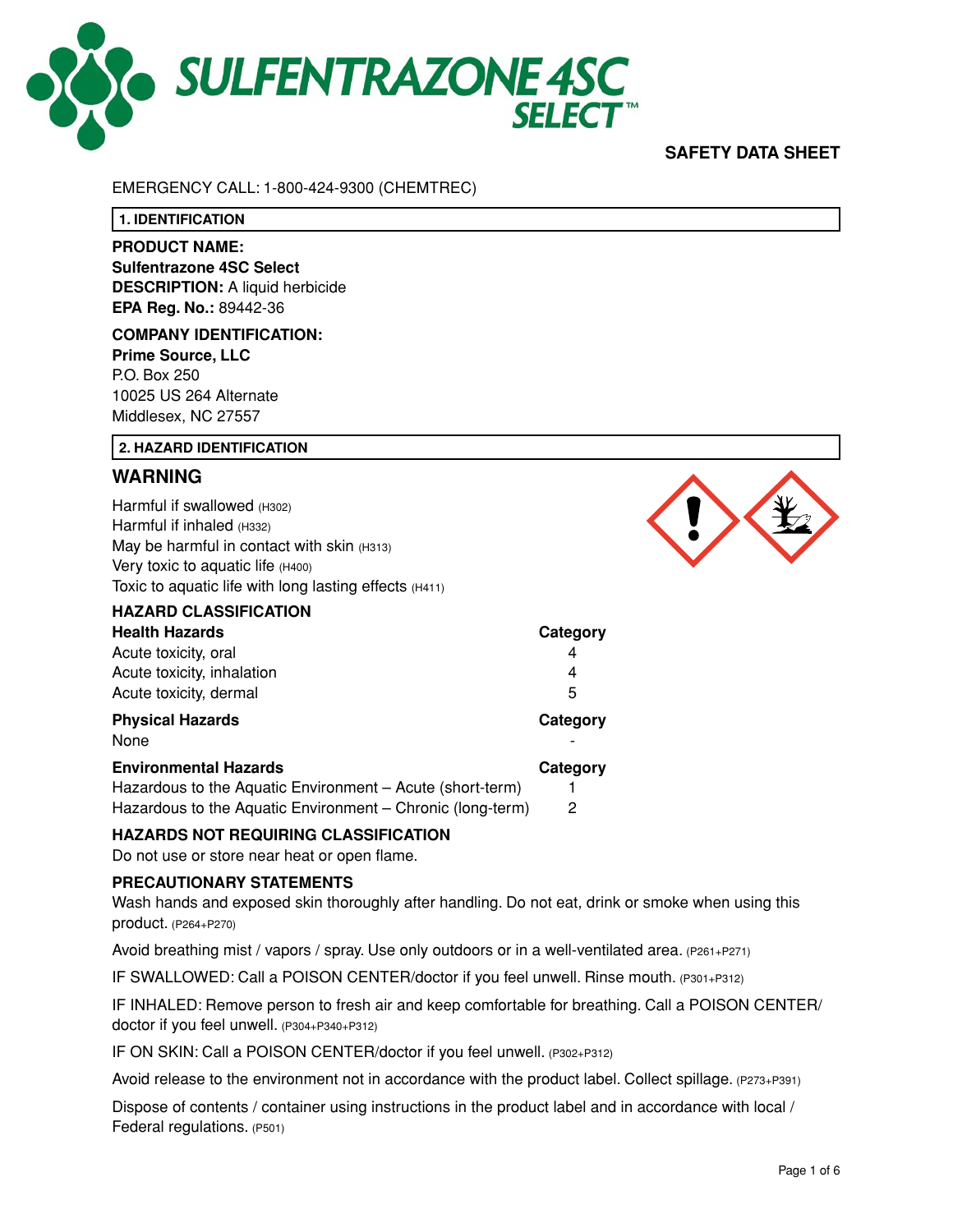

Sulfentrazone *N*-[2,4-dichloro-5-[4-(difluoromethyl)-4,5-dihydro-3-methyl-5-

oxo-1H-1,2,4-triazol-1-yl]phenyl]methanesulfonamide

### **3. COMPOSITION / INFORMATION ON INGREDIENTS**

#### **Common Name Chemical Name CAS # Composition**

122836-35-5 39.6%

NOTE: Ingredients not precisely identified are proprietary or non-hazardous. Values are not product specifications.

#### **4. FIRST AID MEASURES**

Have the product container or label with you when calling a poison control center or doctor, or going for treatment. For emergency medical information concerning this product, call the poison control center at 1-800-222-1222. You may also call SafetyCall: 1-844-685-9173. For chemical emergency: spill, leak, fire, exposure or accident, call CHEMTREC: 1-800-424-9300.

**IF SWALLOWED:** Immediately call a doctor or poison control center for treatment advice. Do not induce vomiting unless told to do so by a poison control center or doctor. Have person sip a glass of water if able to swallow. Do not give anything by mount to an unconscious person.

**IF INHALED:** Remove person to fresh air and keep comfortable for breathing. Call a doctor or poison control center if you feel unwell.

**IF ON SKIN:** Take off contaminated clothing. Rinse skin immediately with plenty of water for 15-20 minutes. Call a doctor or poison control center if you feel unwell.

#### **5. FIREFIGHTING MEASURES**

**Flash Point:** Not determined

**Flammable Limits (LFL-UFL):** Not determined

**Fire and Explosion Hazards:** Thermal decomposition can lead to the formation of oxides of carbon, nitrogen, and sulfur.

**Extinguishing Medium:** Water fog, foam, dry chemical or carbon dioxide (CO2).

**Fire Fighting Equipment:** Firefighters should be equipped with self-contained positive pressure breathing apparatus and full bunker gear.

**Fire Fighting Instructions:** Evacuate area of all unnecessary personnel and fight fire from a safe distance upwind. Contain contaminated water / firefighting water; do not allow to enter drains or waterways. Foam or dry chemical fire extinguishing systems are preferred to prevent environmental damage from excessive water runoff.

**NFPA Ratings:** Health – 1 / Flammability – 1 / Reactivity - 0

#### **6. ACCIDENTAL RELEASE MEASURES**

**Personal Precautions:** Isolate area and keep unnecessary and unprotected personnel from entering. Wear suitable personal protective clothing and equipment as described in Section 8 of this document.

**Environmental Precautions:** Prevent material from entering public sewer systems or any waterways. Do not flush to drain. Large spills to soil or similar surfaces may necessitate removal of topsoil. The affected area should be removed and placed in an appropriate container for disposal.

**Spill Cleanup:** Dike spill using suitable absorbent or impervious materials such as earth, sand, or clay. Collect and contain contaminated absorbent and place in an appropriate container for disposal. Pump any free liquid into an appropriate closed container and decontaminate tools and equipment following cleanup. Collect washings for disposal.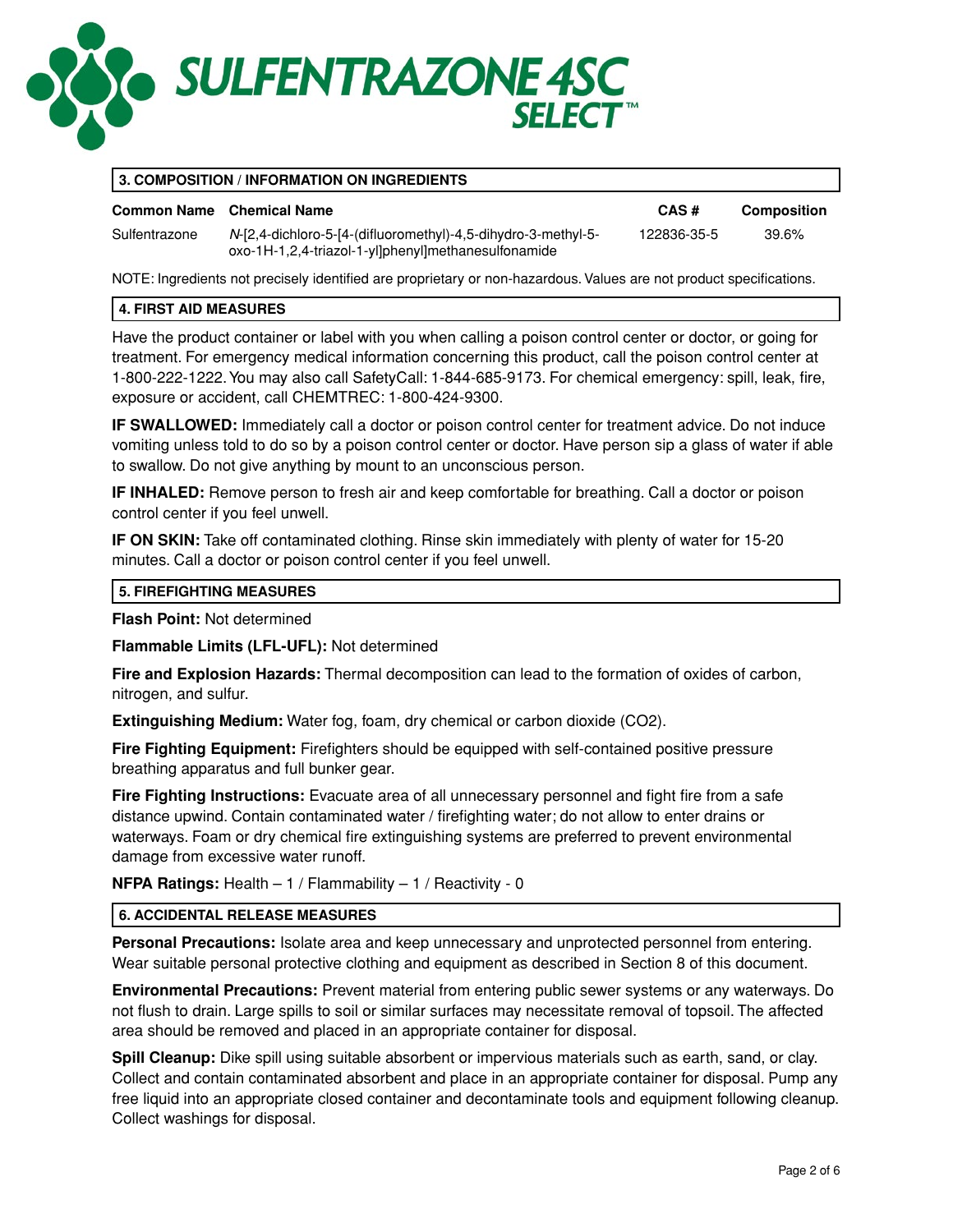

## **7. HANDLING AND STORAGE**

**Handling:** Avoid contact with skin, eyes or clothing. Avoid breathing spray mist. Wash hands before eating, drinking, chewing gum, using tobacco, or using the toilet. Keep out of reach of children.

**Storage:** Do not contaminate water, food or feed by storage or disposal. Do not use or store around the home. Store product in original container only, away from other pesticides, fertilizer, food or feed. Store in a cool, dry place and avoid excess heat.

#### **8. EXPOSURE CONTROLS / PERSONAL PROTECTION**

**Engineering Controls:** Facilities storing or utilizing this material should be equipped with an eyewash station and a safety shower.

**Protective Clothing:** Applicators and other handlers must wear long-sleeved shirt and long pants, waterproof gloves, and shoes plus socks.

**General:** Discard clothing and other absorbent materials that have been drenched or heavily contaminated with this product. Do not re-use them. Follow manufacturer's instructions for cleaning and maintaining PPE. If there are no such instructions for washables, use detergent and hot water. Keep and wash PPE separately from other laundry.

#### **9. PHYSICAL AND CHEMICAL PROPERTIES**

| Appearance:                               | off-white viscous liquid             |
|-------------------------------------------|--------------------------------------|
| Odor:                                     | strong characteristic odor           |
| Melting / Freezing point:                 | no data available                    |
| <b>Boiling Point / Boiling Range:</b>     | no data available                    |
| <b>Flammability:</b>                      | not flammable                        |
| <b>Flammability Limits (upper/lower):</b> | no data available                    |
| <b>Flash Point:</b>                       | $>110^{\circ}$ C ( $>230^{\circ}$ F) |
| <b>Auto-ignition Temperature:</b>         | no data available                    |
| <b>Decomposition Temperature:</b>         | no data available                    |
| pH:                                       | $5-6$ (1% aq.)                       |
| <b>Kinematic Viscosity:</b>               | no data available                    |
| <b>Water Solubility:</b>                  | soluble                              |
| <b>Partition coefficient:</b>             | no data available                    |
| <b>Vapor Pressure:</b>                    | no data available                    |
| Density:                                  | 1.2-1.3 $g/mL$                       |
| <b>Relative Vapor Density:</b>            | no data available                    |
| <b>Particle Characteristics:</b>          | no data available                    |

#### **10. STABILITY AND REACTIVITY**

**CONDITIONS TO AVOID:** Excessive heat or open flame.

**CHEMICAL STABILITY:** Stable under all normal use and storage conditions.

**INCOMPATIBILITY WITH OTHER MATERIALS:** None known.

**HAZARDOUS DECOMPOSITION PRODUCTS:** This product is chemically stable and no hazardous reactions should occur if stored and handled as prescribed / indicated. Thermal decomposition can lead to the formation of oxides of carbon, nitrogen, and sulfur.

**HAZARDOUS POLYMERIZATION:** Will not occur.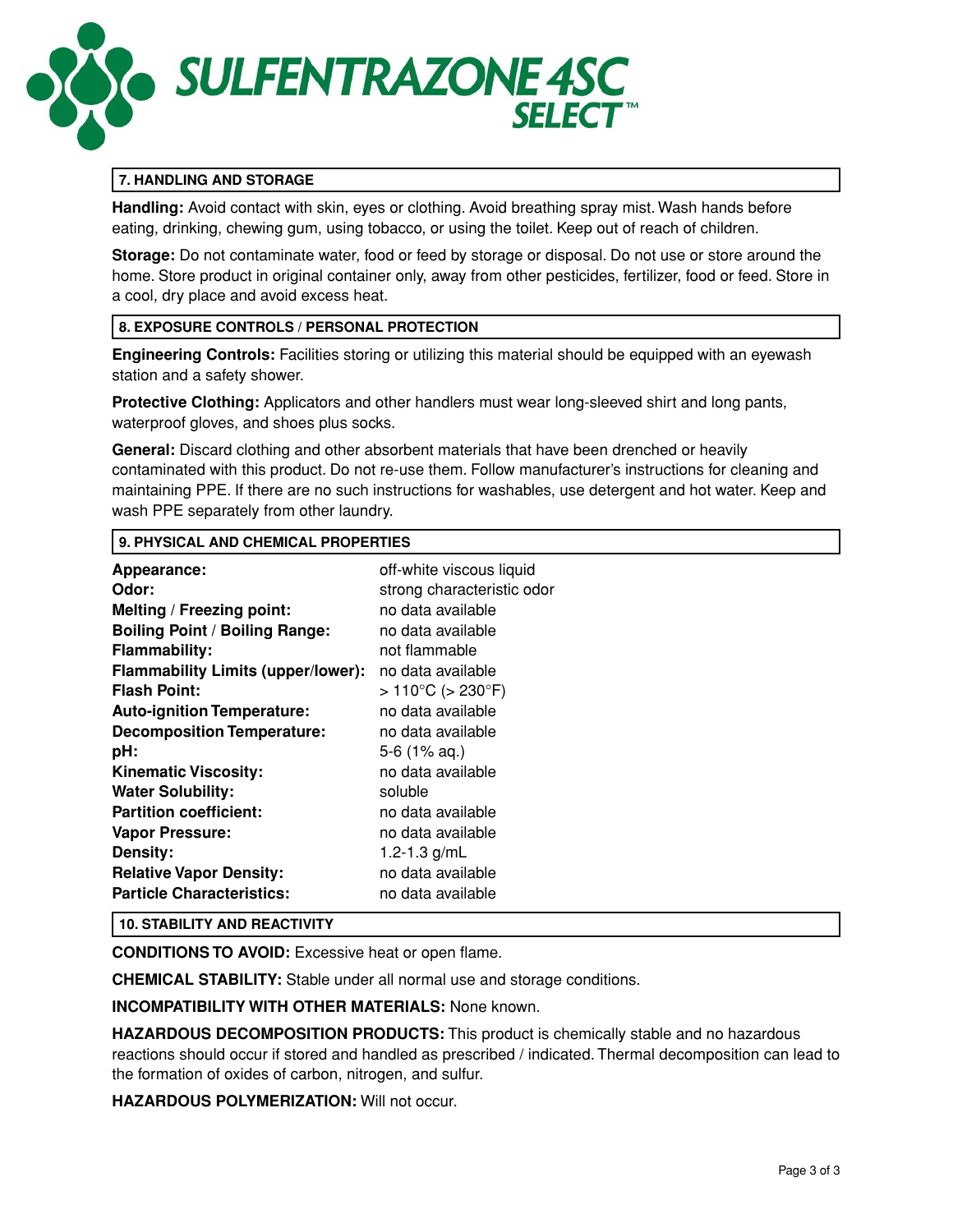

## **11. TOXICOLOGICAL INFORMATION**

**ORAL TOXICITY (rat LD50):** > 300 and < 2,000 mg/kg

**DERMAL TOXICITY (rat LD<sub>50</sub>):** > 2,000 mg/kg

**INHALATION TOXICITY (rat**  $LC_{50}$ **):**  $> 1.0$  and  $< 5.0$  mg/L (4-hour)

**EYE IRRITATION:** Non-irritating

**SKIN IRRITATION: Non-irritating** 

**SKIN SENSITIZATION:** Not a contact sensitizer

#### **CARCINOGENICITY:**

**EPA:** Not Listed **NTP:** Not Listed **ACGIH:** Not Listed **OSHA:** Not Listed **IARC:** Not Listed

**MUTAGENIC TOXICITY:** No evidence of mutagenic effects during in vivo and in vitro assays.

**REPRODUCTIVE TOXICITY:** Not known to cause reproductive or birth defects at normal exposure levels.

#### **12. ECOLOGICAL INFORMATION**

Sulfentrazone is highly toxic to estuarine/marine invertebrates on an acute exposure basis. Sulfentrazone was also toxic to freshwater invertebrates in chronic exposure studies.

Sulfentrazone is known to leach through soil into groundwater under certain conditions as a results of label use. Sulfentrazone can contaminate surface water through spray drift.

#### **The following information is for the active ingredient, sulfentrazone:**

#### **AQUATIC TOXICITY**

Rainbow Trout (96-hour LC<sub>50</sub>): >130 mg/L Bluegill (96-hour LC<sub>50</sub>): 93.8 mg/L Daphnia (48-hour LC50): 60.4 mg/L; (NOAEC): 0.2 mg/L Saltwater mysid (96-hour LC<sub>50</sub>): 0.8-1.2 mg/L

#### **AVIAN TOXICITY**

Bobwhite Quail (8-d LC<sub>50</sub>): > 5620mg/kg Mallard Duck (8-d  $LD_{50}$ ):  $>$  5620 mg/kg

#### **13. DISPOSAL CONSIDERATIONS**

**PESTICIDE DISPOSAL:** Wastes resulting from the use of this product may be disposed of on site or at an approved waste disposal facility.

**CONTAINER DISPOSAL:** Nonrefillable container. Do not reuse or refill this container. Refer to the product label for specific container disposal instructions.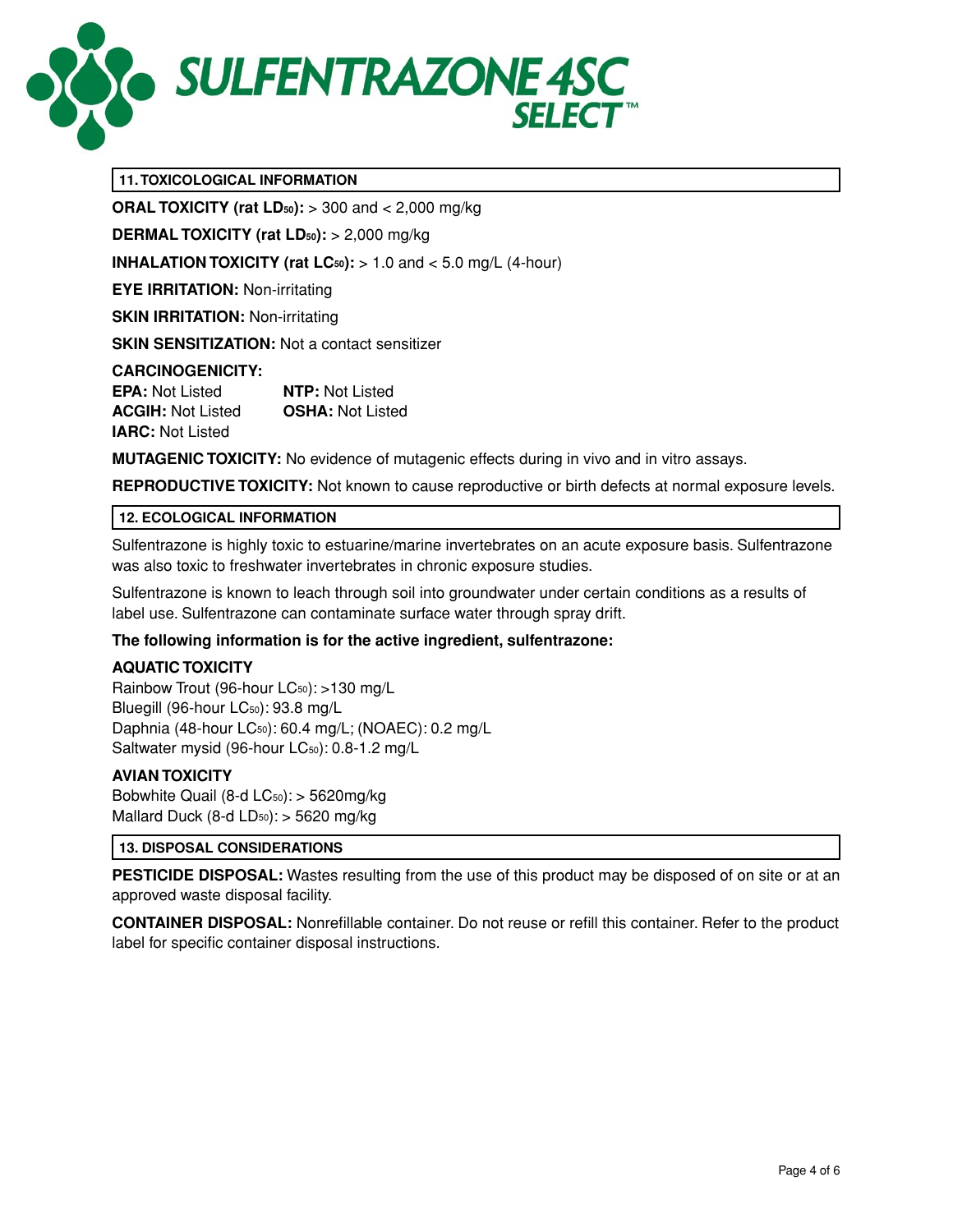

|  |  | <b>14. TRANSPORT INFORMATION</b> |  |  |
|--|--|----------------------------------|--|--|
|  |  |                                  |  |  |

US -DOT: Not regulated<sup>1,2</sup>

**IMDG: Containers** ≤**1.3 gal. (5L) in strong outer packaging:** Not regulated

**Containers >1.3 gal. (5L) or containers** 

**not in strong outer packaging:** Shipped internationally by vessel: UN3082, Environmentally hazardous substance, liquid, N.O.S. (sulfentrazone), 9, III Marine Pollutant

**IATA: IATA: IATA: Shipped by UN3082, Environmentally hazardous substance,** liquid, N.O.S. (sulfentrazone), 9, III

This information is not intended to convey all specific regulatory or operational requirements/information relating to this product. Transportation classifications may vary by container volume and may be influenced by regional or country variations in regulations. Additional transportation system information can be obtained through an authorized sales or customer service representative. It is the responsibility of the transporting organization to follow all applicable laws, regulations and rules relating to the transportation of the material.

1 49 CFR §173.153(b)(2) 2 49 CFR §172.101 Appendix B(4)

## **15. REGULATORY INFORMATION**

## **FIFRA –**

This chemical is a pesticide product registered by the Environmental Protection Agency and is subject to certain labeling requirements under federal pesticide law. These requirements differ from the classification criteria and hazard information required for safety data sheets, and for workplace labels of non-pesticide chemicals. The following is the hazard information as required on the pesticide label:

## **PRECAUTIONARY STATEMENTS**

## **HAZARDS TO HUMANS AND DOMESTIC ANIMALS**

**CAUTION.** Harmful if swallowed. Harmful if absorbed through skin or inhaled. Avoid contact with skin, eyes or clothing. Avoid breathing spray mist.

## **ENVIRONMENTAL HAZARDS**

This pesticide is toxic to marine/estuarine invertebrates.

**GROUNDWATER ADVISORY:** This chemical is known to leach through soil into groundwater under certain conditions as a results of label use.

**SURFACE WATER ADVISORY:** Sulfentrazone can contaminate surface water through spray drift. Under some conditions, sulfentrazone may also have a high potential for runoff into surface water (primarily via dissolution in runoff water), for several to many months post-application. These include poorly draining or wet soils with readily visible slopes toward adjacent surface waters, frequently flooded areas, areas overlying extremely shallow groundwater, areas with in-field canals or ditches that drain to surface water, areas not separated from adjacent surface waters with vegetated filter strips, and areas overlying tile drainage systems that drain to surface waters.

## **PHYSICAL OR CHEMICAL HAZARDS**

Do not use or store near heat or open flame.